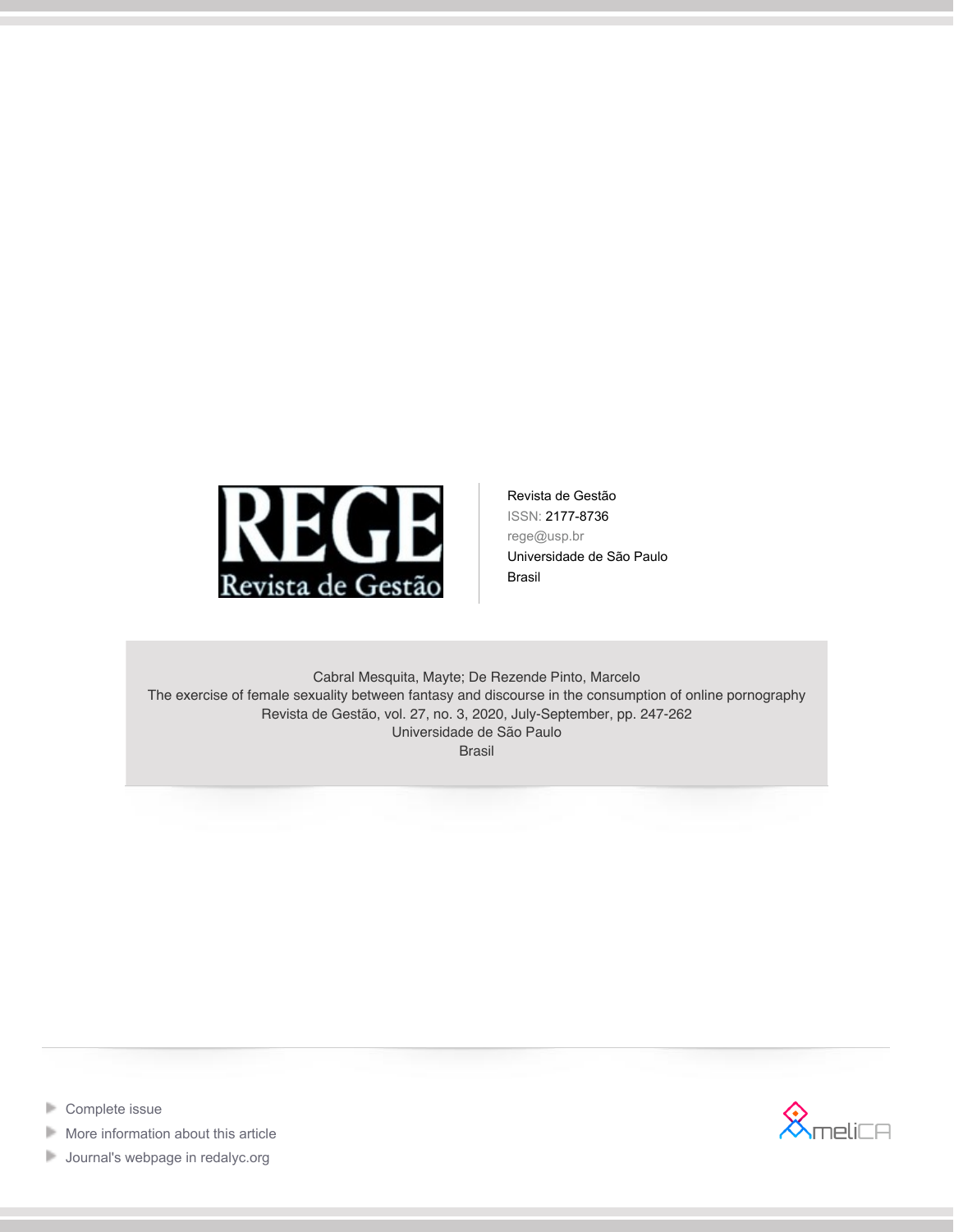# The exercise of female sexuality between fantasy and discourse in the consumption of online pornography

Mayte Cabral Mesquita and Marcelo De Rezende Pinto Programa de Pós-graduação em Administração, Pontificia Universidade Catolica de Minas Gerais, Belo Horizonte, Brazil

Abstract

Purpose – The purpose of the study is to understand how the consumption of online pornography runs through fantasy, discourse and the exercise of female sexuality.

Design/methodology/approach – First, the study analyzed a few information obtained from a secret group of the social media Facebook. Secondly, the research was developed based on the information gathered during the observation period; 11 in-depth interviews were conducted with women that participated in the aforementioned group. In order to analyze the data, the study used the French discourse analysis as methodological tool.

Findings – It was possible to realize that the consumption of pornographic content is motivated by curiosity, pursuit of variety and sexual fantasies, and it ends up strengthening stereotypes related to the concept of beauty and body standards. Also, the consumption of pornography can be seen as an important feature in the reformulation of perceptions and creation of senses related to pornography itself, pleasure, self-knowledge and in the constitution of the subjectivities of the consumers, despite the influence of the cultural context in which they are inserted into.

Research limitations/implications – The consumption of online pornography can be seen as an important "social operator"; that is, the consumption of pornography reflects and refracts what is socially established as beautiful and adequate in terms of the human figure. The outcomes of this research lead to debates that can challenge standardized world perspectives, besides expanding the discussion of such consumption made by women.

Originality/value – Taking into consideration the significant volume of pornography consumption and the high figures that this market indicates, one can notice that literature related to consumption studies has neglected this specific theme.

Keywords Consumption, Online pornography, Women, Consumption culture

Paper type Research paper

# Introduction

According to the evolutionary line of consumption studies proposed by Ostergaard and Jantzen (2000), consumption currently takes on a profile that goes beyond a field related to productive forces, toward an act of maximization of utilities or an acquisition process. In a broader way, consumption became a term that seems to permeate the relationships between the society and the individual, whether in classification and social communication systems – such as in processes of identity formation – in ritualistic processes or in the creation of communities (Askegaard and Linnet, 2011). In such effort, it is possible to affirm that

© Mayte Cabral Mesquita and Marcelo De Rezende Pinto. Published in Revista de Gestão. Published by Emerald Publishing Limited. This article is published under the Creative Commons Attribution (CC BY 4.0) license. Anyone may reproduce, distribute, translate and create derivative works of this article (for both commercial and non-commercial purposes), subject to full attribution to the original publication and authors. The full terms of this license may be seen at [http://creativecommons.org/](http://creativecommons.org/licences/by/4.0/legalcode) [licences/by/4.0/legalcode](http://creativecommons.org/licences/by/4.0/legalcode)

Received 12 February 2019 Revised 26 June 2019 13 December 2019 Accepted 21 January 2020

247

Consumption of online pornography



Revista de Gestão Vol. 27 No. 3, 2020 pp. 247-262 Emerald Publishing Limited e-ISSN: 2177-8736 p-ISSN: 1809-2276 DOI [10.1108/REGE-02-2019-0035](https://doi.org/10.1108/REGE-02-2019-0035)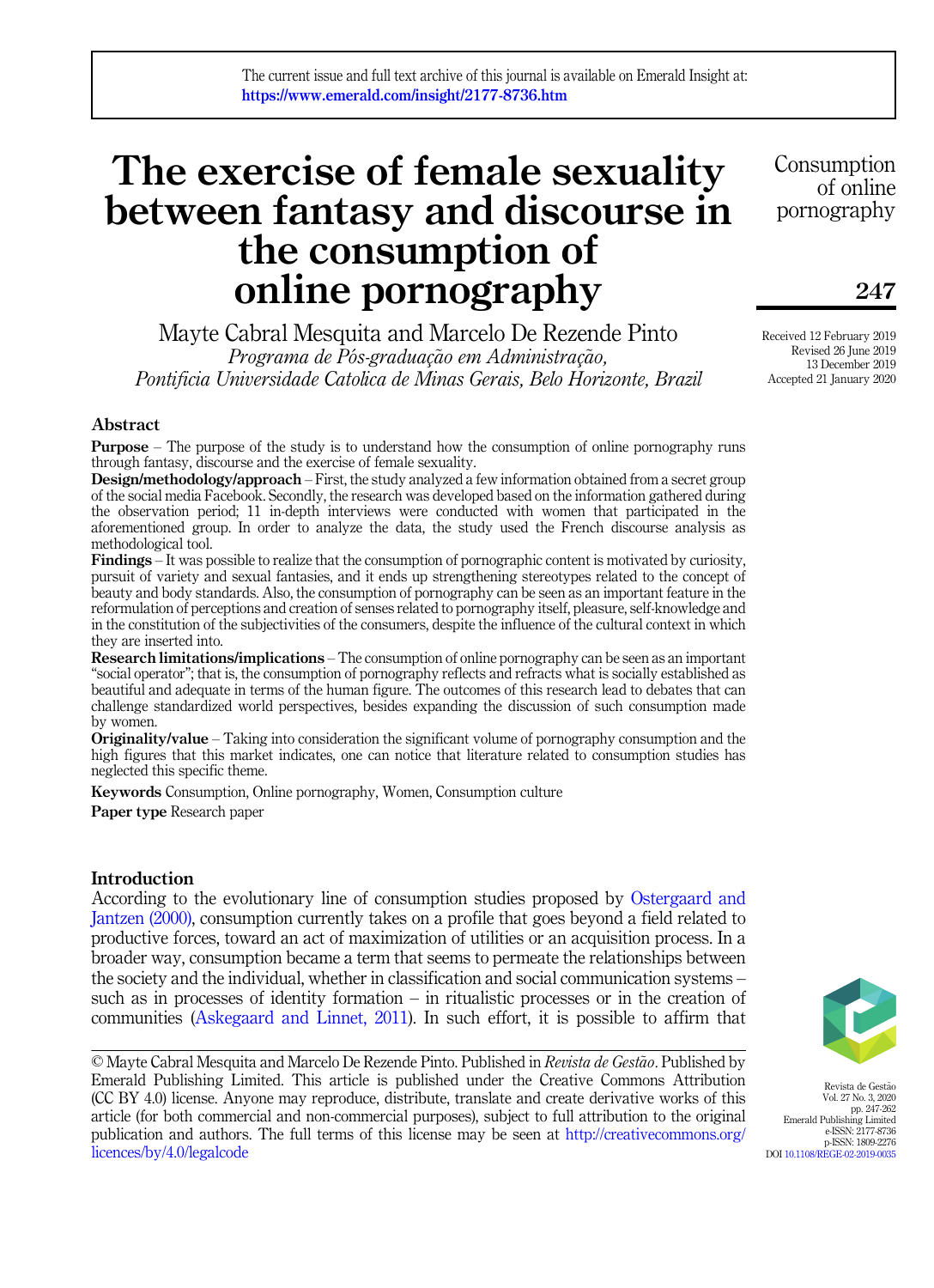understanding the several types of consumption existing in the current social life enables the exhibition of individual and group characteristics, especially when it comes to noticing stigmas, prejudices, taboos and tensions present in social relations.

This way, the expansion of the concept of consumption ends up interweaving it with several processes and practices of the daily life, such as our relationship with objects, with food, with leisure and with entertainment moments; consumption becomes, therefore, also interwoven with the way through which we relate to our bodies and to other individuals regarding issues associated with gender, ethnics, economic classes and even with sexuality. Taking into account the latter information, there seems to be a wide spectrum of sexuality that is omnipresent in the daily life, which is strictly involved with consumption (Gould, 1991). Gould (1991) affirms that it is possible to realize a connection between sexuality and consumption in several different levels: in the sexual act per se and in the consumption of sexrelated objects, as well as in exchanges among sexual partners; in the ritualistic use of consumption objects used to attract sexual partners; and in the development of sex drive in symbolic acts or simulations of the sexual act in dances, erotic and pornographic movies.

In the context of the symbolical act of the sexual intercourse, especially in the field of eroticism and pornography, it is important to emphasize that pornography is a way used to classify cultural productions within representations of sexuality as a mediatized business considered inferior and/or vulgar. Such characteristics are different from the ones related to the concept of erotic art, which indicates more elite and culturally valued products (Leite, 2012). This way, pornography can be related to materials (images, writings, objects, among others) that – when profit-geared and market-driven – are related to something vulgar, commercialized and massified (Gregori, 2012).

The issue that seems to emerge from such discussion is related to the statement that the consumption of pornographic material exposes and registers tensions, redefinitions and fissures of the normativeness related to gender and sexuality (Gregori, 2012). When transposing the reality of pornography consumption into the virtual or online world, the discussion becomes even more complex because, due to the current phenomenon of popularization of the Internet, the pornographic content is accessible to anyone, becoming part of the daily contemporary life.

Some market data confirm such statements. According to the Associação Brasileira das Empresas do Mercado Erótico e Sensual1 (ABEME, 2018), in Brazil, there are currently 11,000 points of sale that generate, directly and indirectly, more than 100,000 job positions and present revenues of more than R\$ 1 billion annually. Regarding online pornography, Pornhub, one of the largest and most visited adult websites, developed a database dedicated to the consumption statistics of their and their partners' websites (Redtube and Youporn). According to data presented by Pornhub, the website presents an average of 92 billion video views per year, that is, around 12.5 pornographic videos watched by one person on earth. There are more than 75 million accesses to Pornhub and over 27 billion visits per year; additionally, there are 10 million users registered at Pornhub. On the other hand, the Pornhub network, which includes the websites YouPorn and Redtube, has more than 115 million daily visits. It is worth mentioning that 72% of the accesses are accomplished through smartphones and tablets (Pornhub, 2017).

Regarding the significant volume of pornography consumption, it is curious that marketing literature – and even researches related to consumptions studies – does not approach such issue, which is a wide field of discoveries to understand some phenomena of the contemporary society. In Brazil, studies that address pornography consumption are still incipient.

Another issue that deserves attention is the one mentioned by Gregori (2012), which refers to the feminization of the pornography consumption market. Such movement, which is noted both in the commercialization and consumption fields, seems to indicate, according to the author, a modification in the control of female sexuality through greater appreciation of

248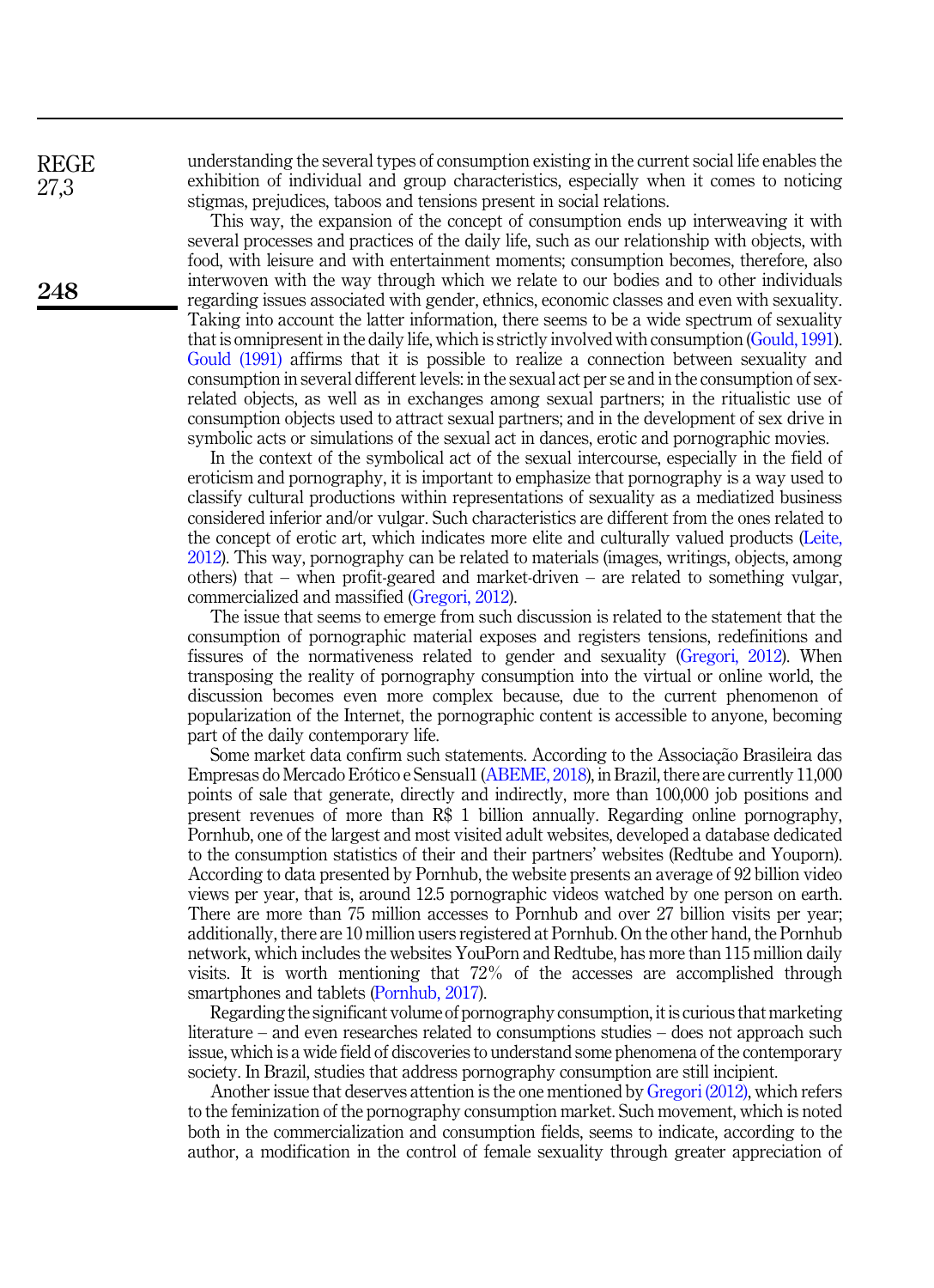sex-related products. Such notion seems to be in line with several assumptions that are related to a more free female sexuality, considering that the sexual activity for women also presents some elegant elements; while being source of physical pleasure, sex is a way to create an identity, a way for self-expression, a search for individual accomplishment (Attwood, 2006). It is specifically in the issue referring to the consumption of pornographic products in the online environment by the female audience that we identified the opportunity to conduct an empirical research in order to understand how the consumption of online pornography runs through fantasy, discourse and the exercise of female sexuality.

The choice of the subject was justified by the lack of theoretical development between the fields of sexuality and consumption; one can find a literature gap in this sense. Besides, themes related to pornography consumption by women can be still considered a taboo in the current society, despite the evident cultural progress over the past years. This study, such as other studies that deal with delicate themes, can contribute to the discussion involved in taboo subjects in order to defy narrow or conformist worldviews (Ger & Sandikci, 2006). In the same sense and emphasizing the above-mentioned argument, sexuality – while a socially  $constanted$  category – is an essential source for the construction of subjectivities in the contemporary society (Bozon, 2004). In other words, the purpose of this paper is to fill a gap regarding the lack of research in which women that consume pornography can be heard in order to understand the way through which they realize and interpret the concept of pornography. This way, the importance of the phenomena that stem from the union between sexuality and consumption to investigate the construction of identities is evident (Walther, 2012), as well as issues related to the consumption of pornography and exercise of women's sexuality.

# Pornography and consumption

The term pornography is hard to be conceptualized because there are several definitions of pornography given by several researchers, considering that the term is associated with historical and cultural beliefs permeated by moral issues, values and significances inherent to the individual.

Despite the difficulty in conceptualizing the term, Hald (2006) defined pornography as any sort of material used in order to create or increase sexual feelings or thoughts in the receptor while containing explicit exposure and/or descriptions of genital organs and clear and explicit sexual acts. In this sense, pornography refers to any sort of material related to the exposure of sexual behavior related to arousal.

From a historical perspective, the pornography known today was born during the last 30 years of the 19th century, and can be defined as the sexual representation that aims at the erotic arousal of the audience while being strictly related to the standardized production for an established market (Leite Jr, 2009).

A few decades ago, the consumption of pornography occurred in newsagent's shops, movies and video rental shops, where the privacy of the individual could not always be maintained; such places were also socially stereotyped spaces, considering that in our society, pornography is considered a morally reprehensible act (dirty and obscene) (Ribeiro Neto & Ceccarelli, 2015). Such statement is also supported by Díaz-Benítez (2010), who affirms that pornography still remains between discourses and value judgment, between truth games and regulations, still emphasizing the tension between the named and the unnamed, being placed in unstable borders between what is considered good and bad.

In the current society, in addition to cultural changes, technology innovation has promoted the access to every and any sort of content which enabled several sorts of consumption, that is, the consumption of pornography, which became very accessible, thanks to the use of smartphones and tablets.

Consumption of online pornography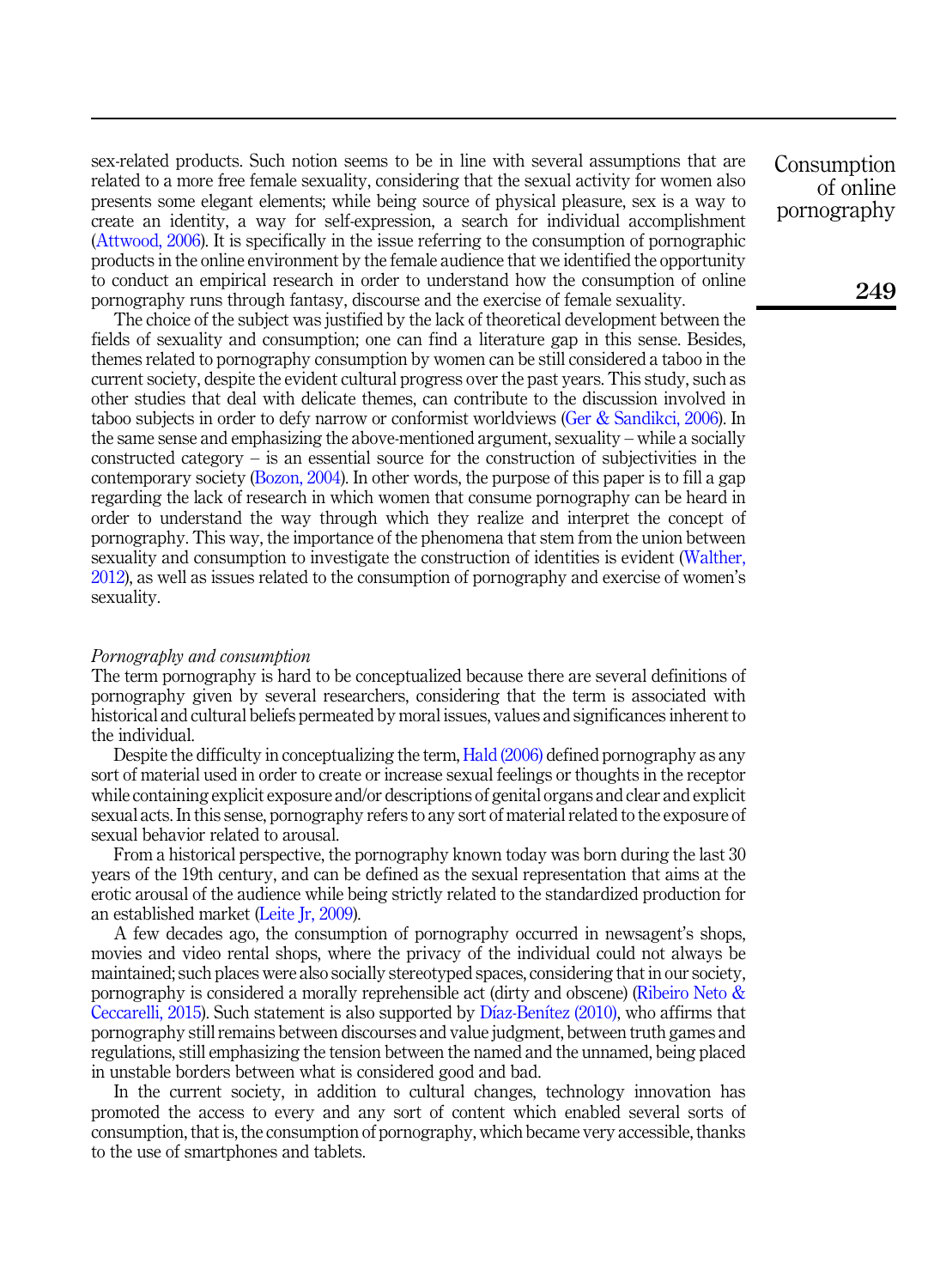REGE 27,3

250

The Internet is just another way to disseminate pornographic contents, such as photos, videos and literature (amateur and professional). However, the Internet became a privileged spot for this sort of content because it provides the consumer an ease of access, privacy protection, anonymity, ease of looking for specific genders and styles within the pornographic content and gratuity, taking into consideration that most adult websites usually do not charge any fees from users (Ribeiro Neto & Ceccarelli, 2015).

According to Flood & Hamilton (2003), the pornography which is popular online presents a few specific characteristics: (1) it is available through several technologies and sources, and it is presented in the form of texts and narratives, photographs, video clips available for download and web cameras with live transmissions – such features can be offered on one single website, (2) the consumption of pornography is more iterative because some websites allow real-time interaction with the individual being filmed or photographed, (3) there is a finer line between online pornography consumers and producers because there is room for the production and exchange of amateur materials in larger scales and (4) it offers a larger number of genders and highly specific categories, many times considered immoral or illegal, which are not so evident in printed productions or videos.

The individual experiences in conjunction with the cultural context, which is characterized by the system of shared beliefs, social norms, values and expectations regarding the right way to behave in certain situations, form our identities in addition to the influence on the part of parents, friends, institutions (e.g. school and church) and mass communication systems (Guerra, Andrade & Dias, 2004). In this sense, the core issue is to question if the consumption of pornography can be seen as an influencer that enables people, based on their own experiences and interpretations of sexuality, to alter their sexual behavior progressively over time.

Regarding the specific theme of pornography consumption accomplished by women, it is possible to mention a few recent international studies: Tzankova (2015) tried to understand the consumption of pornography by women in Turkey, Chowkhani (2016) researched the risks inherent to this sort of consumption by Indian women and Hambleton (2016) investigated the increase of pornography consumption by women in contemporary Japan.

Despite the existence of a few studies, there are still little investigated issues regarding the influences of pornography consumption during the exercise of women's sexuality. Among such issues, one can find a lack of studies regarding the consumption of pornography by women in their daily lives. Another issue is related to the lack of discussions regarding reinforced stereotypes promoted by the pornography industry based on the perspective of women that consume online pornography.

# Methodological paths

The empirical research conducted herein can be considered both interpretative and exploratory (Morgan, 2007; Vergara & Caldas, 2005), in addition to a qualitative approach (Denzin & Lincoln, 2006). It is worth mentioning the inductive characteristic of the investigation, in which we chose to give a voice to the women investigated. Our intention was not to accomplish an in-depth literature review a priori, but to investigate – after the data analysis – theoretical elements that can be set against emerging categories (Charmaz, 2009).

First, we focused on the exploratory phase of the research. One of the authors of our paper participated in a secret Facebook group, called herein under the fictitious name "Talking about Sexuality," composed of women from different parts of Brazil. In November 2017, the group was composed of 12,591 members; 12 of these were group administrators responsible for the inclusion of participants, screening of posts and establishing rules for the group. This community was created in order to share experiences, photos, videos and stories whose main theme is sex, sexuality and female empowerment, in addition to bringing to discussion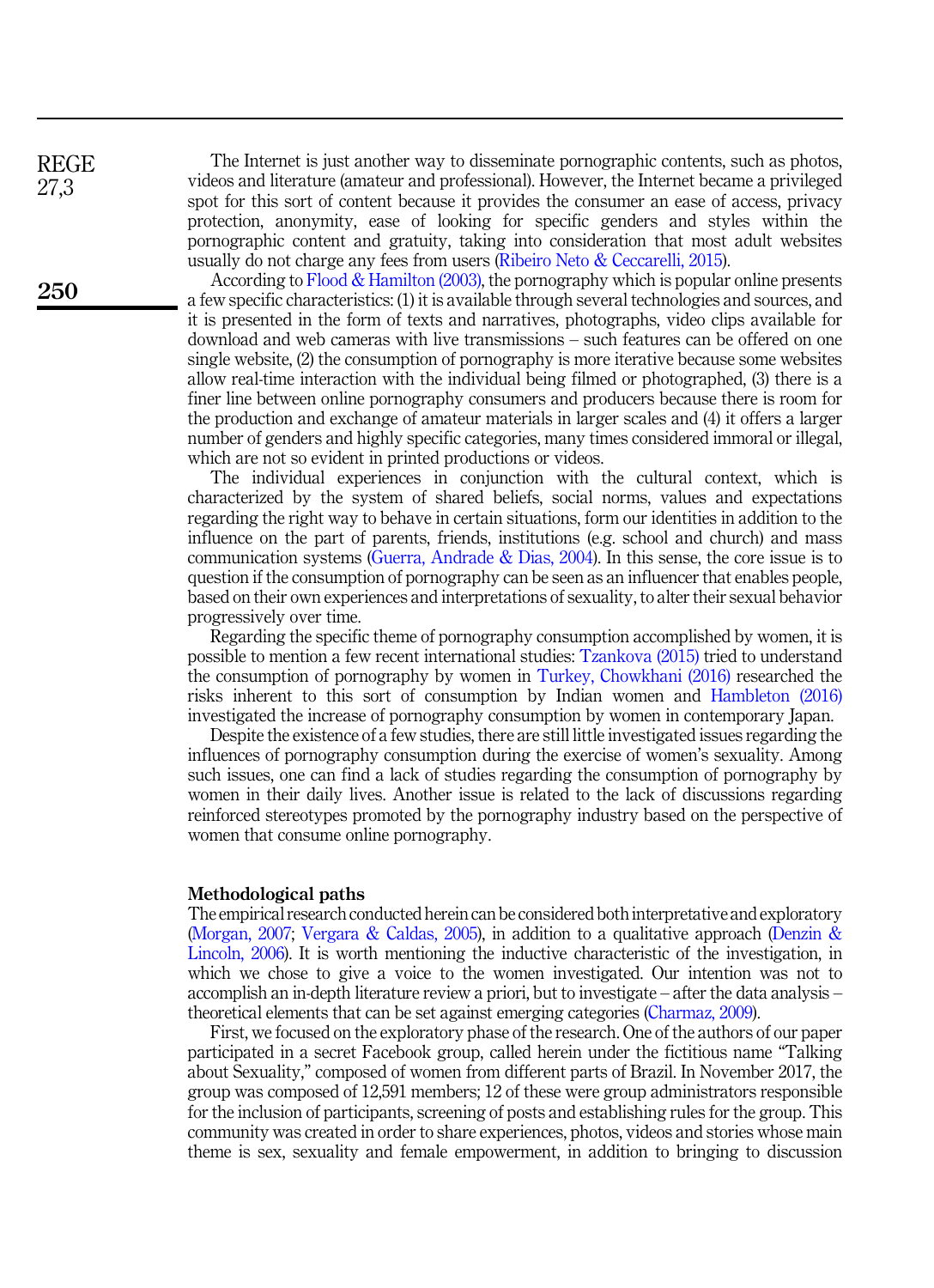several themes involved with sexuality, pleasure, pornography consumption, among others. One of the authors of this paper was accepted in the group, and who later posted an invitation for the members to take part in the research.

Based on the material collected, which was composed of several posts, comments, tips on films and shows on pornography consumption, we elaborated an interview script that enabled the conduction of in-depth interviews with 11 women – self-declared online pornography consumers – from the abovementioned Facebook group.

The criteria used to select the interviewees were the availability and interest shown by them to take part in the research, the confirmation of the participation and the interview appointment (Bauer & Gaskell, 2007). From the 11 interviews, 4 were conducted personally in public places previously chosen by the interviewees and 7 were conducted through video conferences using Skype. The data collection instrument was the semi-structured interview. All interviews were recorded (12 h and 59 min in total) and later fully transcribed.

All participants are between 20 and 38 years of age, are graduates form different areas and most of them have a university degree. Regarding their marital status, 3 are married and 8 are single (but 6 of them claim to be in a relationship). Regarding their sexual orientation, 7 of them affirmed to be heterosexual and 4 bisexual.

In the data analysis stage, we used the French discourse analysis technique as the methodological procedure. Such discourse analysis enables the analysis of interlocutions between cultural and social aspects in the construction of reality by relating theory, object and practice, allowing the researcher to understand through the discourse the history, the subject, the language and the ideology (Orlandi, 2012).

Considering that discourses present a complexity composed of several elements, the following procedures were used herein: identification and analysis of the main aspects of lexical analysis, character analysis, analysis of implicit and explicit aspects, identification and analysis of the main themes and figures (explicit or implicit) of the discourse, identification and analysis of the main interdiscursive aspects, identification and analysis of the main aspects reflected in the discourse and identification and analysis of the main aspects of the social conditions in which the discourses are produced (Saraiva, 2009).

The upcoming sessions of the paper present two emerging categories of the analysis.

#### Consumption of online pornography and the creation of meaning in women's daily lives

This category indicates some basic issues related to the consumption of online pornography by the women researched herein. It is possible to state that the Internet became a privileged place to spread pornographic content –, photographs, videos, literature (professional and amateur) – considering that it provides the consumer an ease of access, privacy protection, total anonymity, ease of searching for genders and specific styles within the pornographic content and gratuity, since most of the adult websites do not charge any fees from the users (Ribeiro Neto & Ceccarelli, 2015).

The interviewees stated that they consume the pornographic content through their smartphones or laptops, and usually alone, because, according to them, it is an intimate moment for the purpose of satisfaction and self-knowledge. Even though they consume pornography online, they usually do not download any material. They prefer to consume it in their bedroom, usually at night, because such scenario makes them feel more comfortable while providing them a sense of privacy.

This way, it is important to take into consideration that the consumption of online pornographic content at night seems to be linked to the idea that such behavior indicates something forbidden, hidden and lonely. Another important issue to highlight herein is the anonymity provided by the Internet and social media (the participation of women in the secret Facebook group confirms such statement). This way, it is possible to affirm that the online

Consumption of online pornography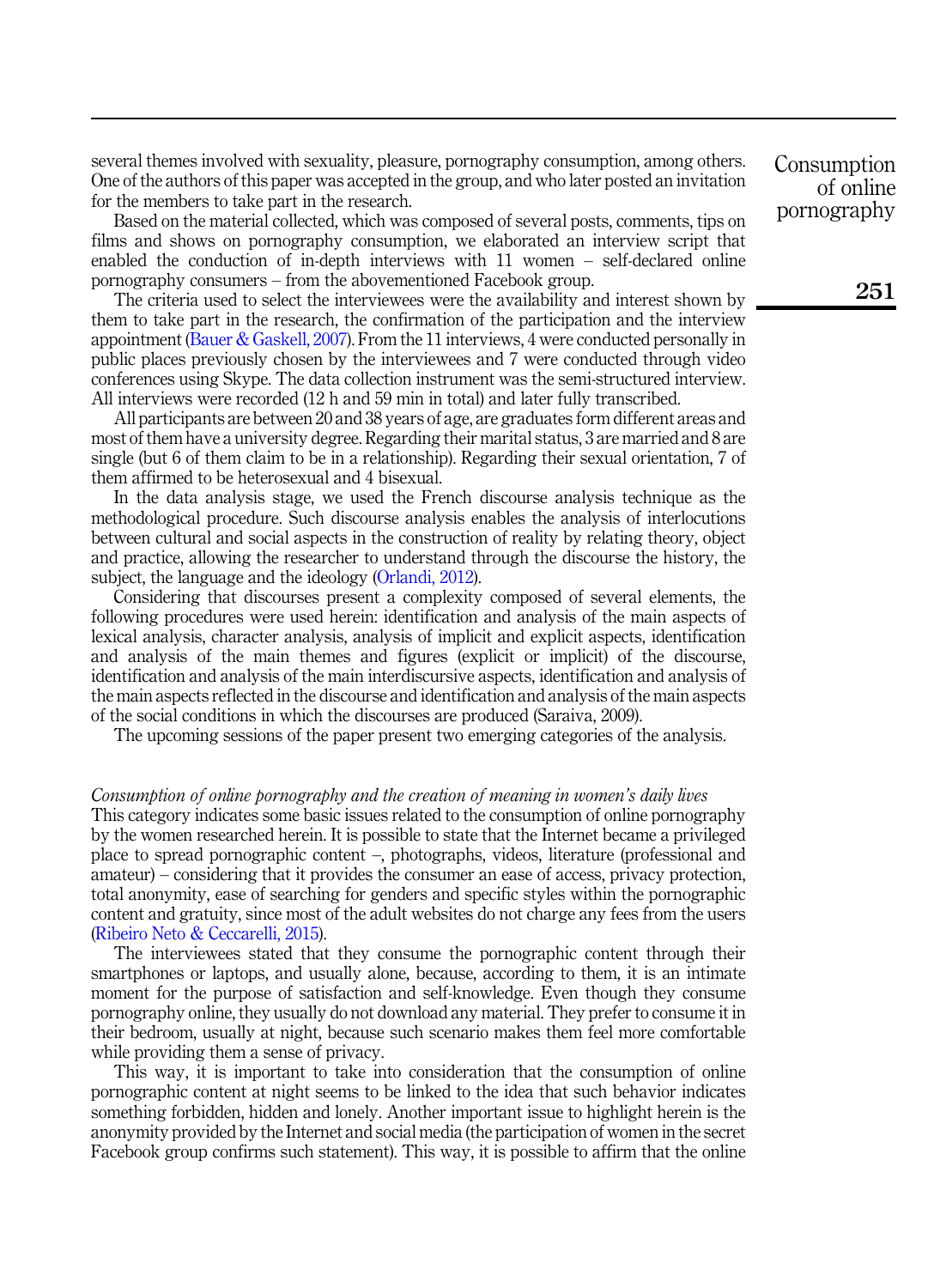version can offer a few "differentials" that are not available to other types of pornography, that is, photos, magazines, video tapes, CDs, among others.

When asked about the feature that pleases them the most in online pornography, the answers usually address factors like availability, variety, ease of access, agility and abundance of material.

(01) I like the variety. So, when I access it through Tumblr, I can find fetish-related things, different niches, and it is easy to access what I want. The niches are very diversified, one can even find some real hardcore stuff. The content is there to please anyone, regardless of people's taste. And it is easy to access no matter where you are, as long as you have access to the internet and owe a mobile phone or computer. [...] This way, every time I access there is a bunch of different things. [...] There are always more things online. They are always diversifying the content. (Interviewee 7)

In this discursive piece (01), it is clear that the variety of content and the ease of access are attractive features in this sort of consumption. There are several expressions used in this excerpt to emphasize these two characteristics of online pornography consumption presented by the interviewees: "variety," "very diversified," "to please anyone," "regardless of people's taste," "different," "bunch of different things," "diversifying." In this sense, the Internet opened a universe of possibilities for sex. From pedophilia to prostitution, anything can be found in the virtual market (Del Priore, 2011, p. 9). According to Flood & Hamilton (2003), the pornography which is popular online presents a few particularities, for example, offering more genders and highly specific categories (sometimes considered immoral or illegal), which are not evident in printed productions or videos.

It is important to point out that, according to the discourse of the interviewees, pornography is at the service of audience entertainment and pleasure. Pornography is consumed in the pursuit of arousal and pleasure stimulation. However, curiosity, especially in the beginning, is also a motivation to consume pornography.

(02) So, wow, it was not long ago, because I think it was a sort of taboo, women were not that familiar with porno websites. [...] First, it was just curiosity, and later you find out that it actually does you good. (Interviewee 1)

The curiosity refers to knowing something that is, according to her, "unknown." The curiosity is also related to seeing with her own eyes the things she already knows according to the cultural context in which she is inserted. In this sense, the expression "find out" used by the interlocutor means to discover, to learn, to expose, to disclose, to realize, to uncover, to detect. In this case, the explicit fact is to know something that "does you good"; the implicit aspect is more related to uncovering something that was previously seen as something that could only make you feel bad, something that was no good. Based on this consumption, the perception of the things that were bad was restructured and handled differently. Such restructuring is evidenced in the excerpt below.

(03) Before becoming a consumer, I felt there was this barrier. I thought it was weird, disgusting and stuff. Then, after I started to consume it, I realized it could be a tool used to stimulate myself, so it kinda ended the discrimination against the ones that actually consume it. As a consumer, every time I consume pornography I feel like I am the owner of my own pleasure because pornography was something that was not meant for women for several reasons and, suddenly, I am consuming it because I want to. So, I feel like I have total autonomy over the things that give me pleasure. (Interviewee 4).

The lexical selections "weird" and "disgusting" from the discursive piece (03) emphasize the fact that pornography consumption is seen as something bad, besides sounding like something that is not "normal" or "non-standard"; in other words, it is not in accordance with the standards established by our society, considering that pornography is usually stigmatized as something morally reprehensible (dirty and obscene), which emphasizes

252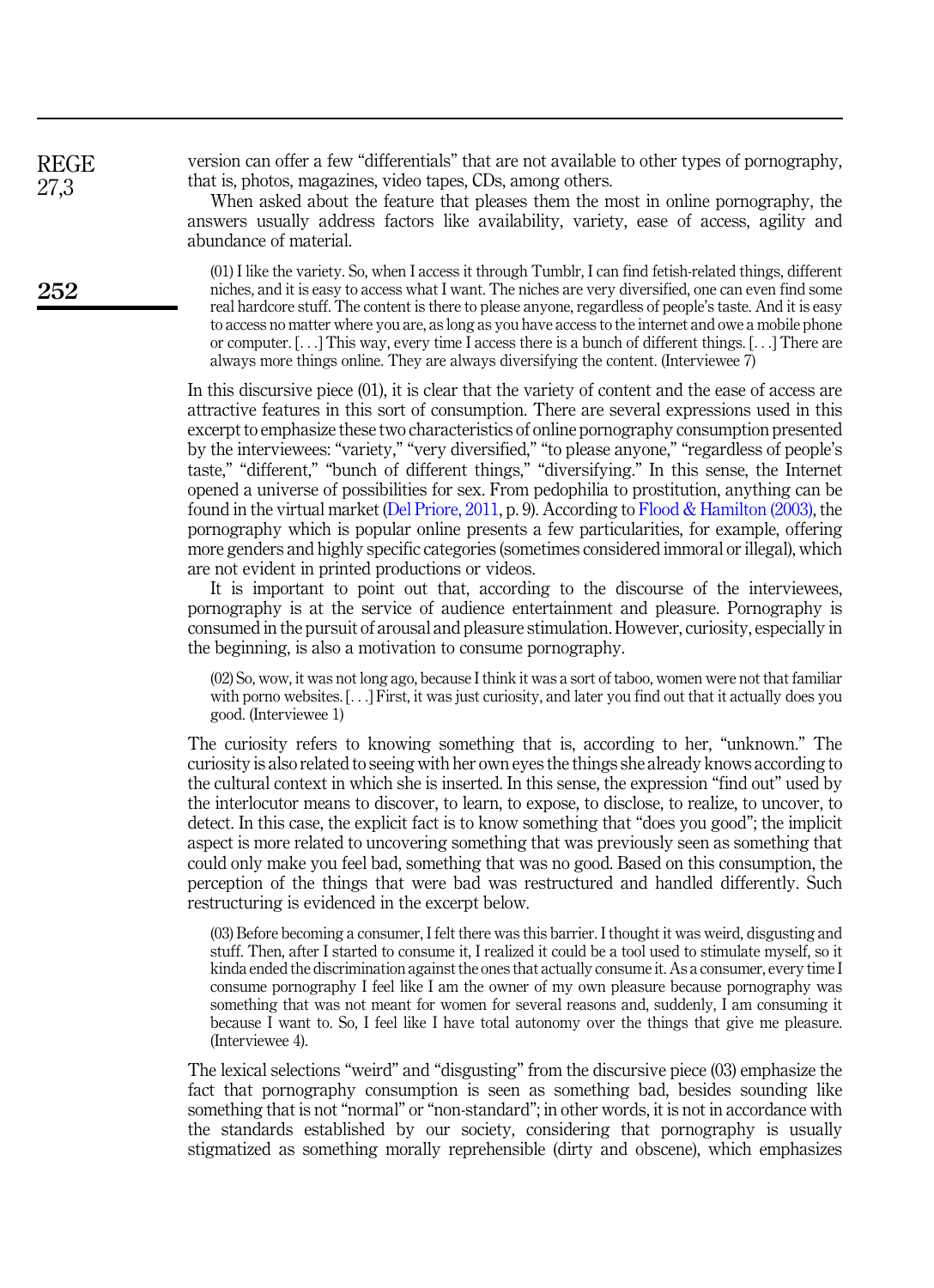that pornography still remains between discourses and value judgment, between truth games and regulations, still emphasizing the tension between the named and the unnamed, being placed in unstable borders between what is considered good and bad (Dıaz-Benıtez, 2010).

In both discursive fragments (02) and (03), it is worth pointing out that the consumption of pornography was important for the interviewees to reshape their perceptions and creation of feelings regarding the pornography itself, pleasure, self-knowledge, as well as the constitution of their subjectivities by strengthening, according to Barbosa & Campbell (2006), that the objects, goods and services count for assisting in the "discovery" or "constitution" of our own subjectivity and identity (Weinberger, 2015; Schau, 2018).

Besides, the lexical selection "because pornography was something that was not meant for women for several reasons and, suddenly, I am consuming it because I want to" demonstrates a strong discourse, an ideology that establishes the rules of the game in which women cannot consume pornography because it is not considered "women's stuff." Such discourse indicates the existence of a gender stereotype, because such behavior –consumption of pornography – is understood as a purely masculine behavior. The agency power of individuals and consumers is also to be noted, considering that consumption is perceived as a social mechanism responsible for the production of senses and identity, which can also be seen as a strategy used in the everyday life of different social groups to define several situations in terms of rights, lifestyles and identities, or still as a central category in the definition of the contemporary society (Barbosa and Campbell, 2006).

However, even though some people consume pornography due to a desire to experience something new or to discover new things, individual actions of consumers are influenced above all by a wider cultural context that influences the conception of the meaning of goods and/or services consumed; in other words, consumption can also be perceived as an individual action influenced by a cultural context and by the meanings related to the society to which the individual belongs (Migueles, 2007). In this sense, the statements of Migueles (2007) can be observed in the discursive fragment (04).

(04) Consuming pornography turns me on, it brings out a curiosity in me. Right after the consumption, it used to make me feel ashamed, guilty, embarrassed. Nowadays I am much cooler with it, especially because of my religion. Today I feel more critical, so things related to guilt and embarrassment don't affect me the way they used to. These are some of the feelings that come with this consumption. (Interviewee 7)

Through the use of the expressions "ashamed," "guilt" and "embarrassment,"the interlocutor highlights the influence of the cultural context in which she lives and the meanings that such consumption have in the society to which she belongs. In this cultural context, it is possible to notice a discourse (a structure) that emphasizes the consumption of online pornography as something shameful, wrong, not seen as good.

At the same time, the expression "Today I feel more critical, so things related to guilt and embarrassment don't affect me the way they used to"identified in the discursive fragment (04) indicates that the interviewee's personal choice of consuming online pornography makes her question the perspective of the cultural context in which she lives, because she no longer considers such consumption as something bad, has already redefined her perception regarding this sort of consumption and feels no longer guilty or embarrassed about it. Such perception is in accordance with Migueles (2007) when affirming that culture effectively shapes the world perspective of human beings, however, without determining them. Such excerpts indicate how consumption is shaped by social and institutional structures, such as community, gender, family and other formal groups; as consumption experience, the belief system interacts with underlying social and institutional structures (Arnould & Thompson, 2007).

In this sense, every consumption act – including pornography – is essentially cultural and bears a symbolical exchange. The society replicates consumption according to a specific

Consumption of online pornography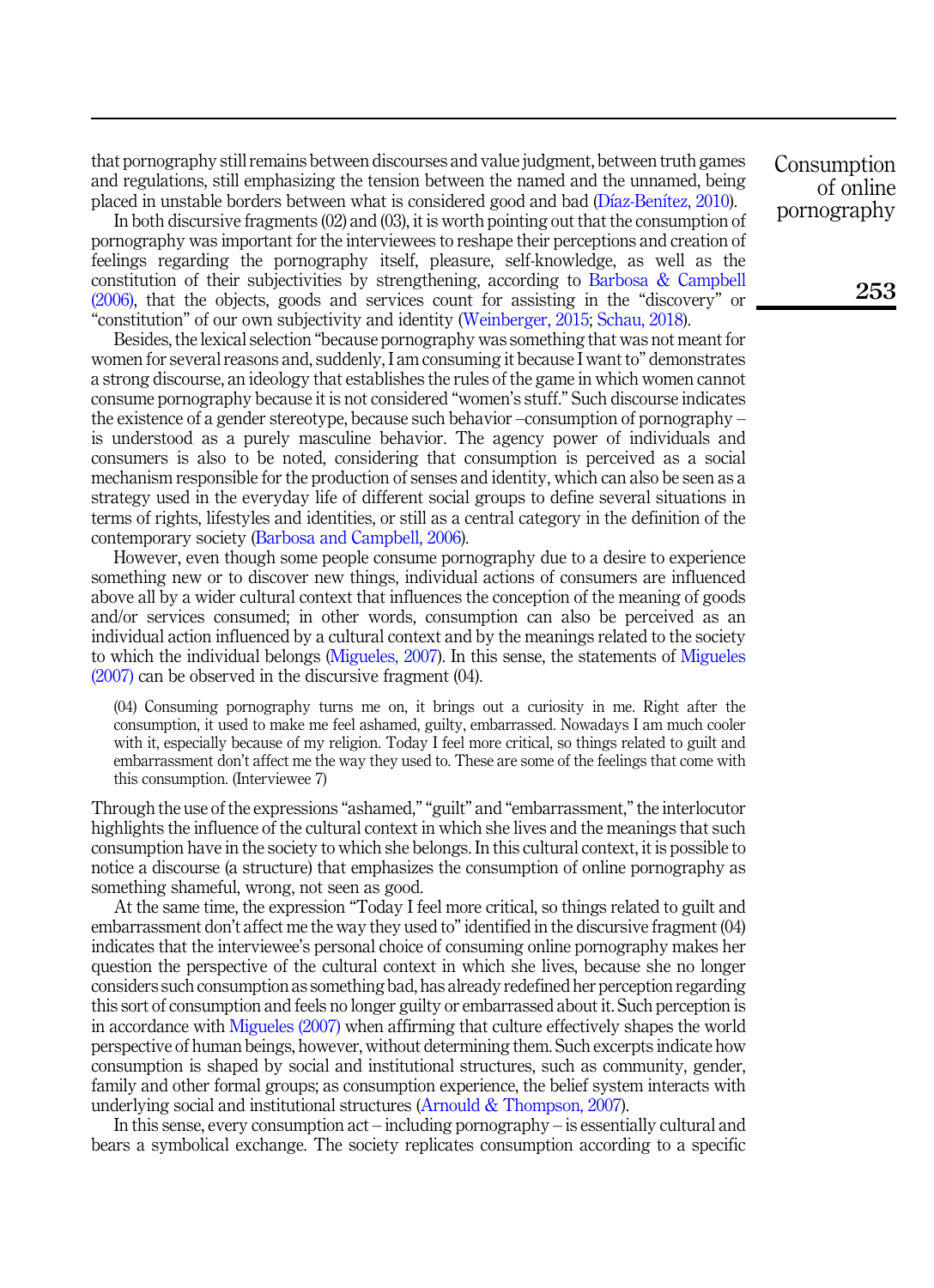cultural logic; people do not consume generically, but based on determined choices that precede such action, to be later modified by these individuals. Therefore, culture is not a variable that overlaps and guides a universal basic consumption, but it is attached to several daily activities (Barbosa & Campbell, 2006).

Such arguments seem to be connected to the idea that social subjects are agents of their own practice and not only reproducers of structures established by culture (Lima, 2010). In other words, on the one hand, it is possible to assume that the consumer builds "new places" and meanings for their online pornography consumption; on the other, it is impossible to neglect the social structure still present in this context, in which the role played by pornography is assumed as something negative, forbidden and therefore rejectable.

When asked about the feelings brought up by pornography, the interviewees mentioned satisfaction, pleasure, desire and curiosity. In this sense, the search for pleasure and the quest for new sensations, which are typical features of the contemporary consumer society, are also identified in the pornography consumption. Campbell (2001) emphasizes that the contemporary hedonist is an artist moved by dreams, that is, the individual that plays the role of an artist of the imagination in a process that starts with the search for images in memories or existing circumstances, and then redistributes or improves these images to turn them into something distinctly pleasant. The statements made by Campbell (2001) can be observed in the discursive fragment (05):

(05) Pleasure. Yes, it's pure desire. I like seeing pornography because it always gives me new ideas, I don't know, I wanna see different things. I imagine things. (Interviewee 3)

The feelings presented when consuming pornographic content are "pleasure" and "desire." When using the expression "I wanna see different things," the search for new pornographic content or new categories is clear, and, at the same time, the search for new sensations, which is a typical characteristic of the contemporary consumer society. Such statement also refers to Campbell (2001) when emphasizing that the capacity to fantasize is a form of hedonism. Hedonism, therefore, has as main characteristic the pleasant sensations caused by images that, despite illusory, are treated as real in order to accomplish a stimulating effect.

The perception that the consumption of pornography is related to "pleasure" and "desire" is connected to the belief that consumption provides a space for dreams, images and pleasures (Featherstone, 1995). The analysis accomplished by Featherstone (1995) indicates that, in the consumer society, most part of the production is consumption- and leisureoriented, in which it is possible to verify an expressive production of symbolical goods, images and information. It seems to be in accordance with the analysis of the discourses of the interviewees in terms of online pornography consumption. In other words, such online consumption indicates a space in which the individual has "access" to feelings and experiences, fantasies and construction of "new ideas," however, without compromising and putting their reputation at risk.

Based on the statements given by the interviewees on the consumption of online pornography, it is possible to identify a few stereotypes present in the pornographic content. Such theme will be discussed in the following section.

# Stereotypes reinforced by the pornographic industry

Two issues emerged in a very evident way when analyzing the discourses. One of these issues is related to beauty and the complexity brought up by such concept. The other issue is related to the body as a translation of the symbolic system shared among members of the community (Le Breton, 2007).

Regarding beauty, it is adequate to emphasize that this has become an important theme in several knowledge areas, including marketing and consumption studies. The representations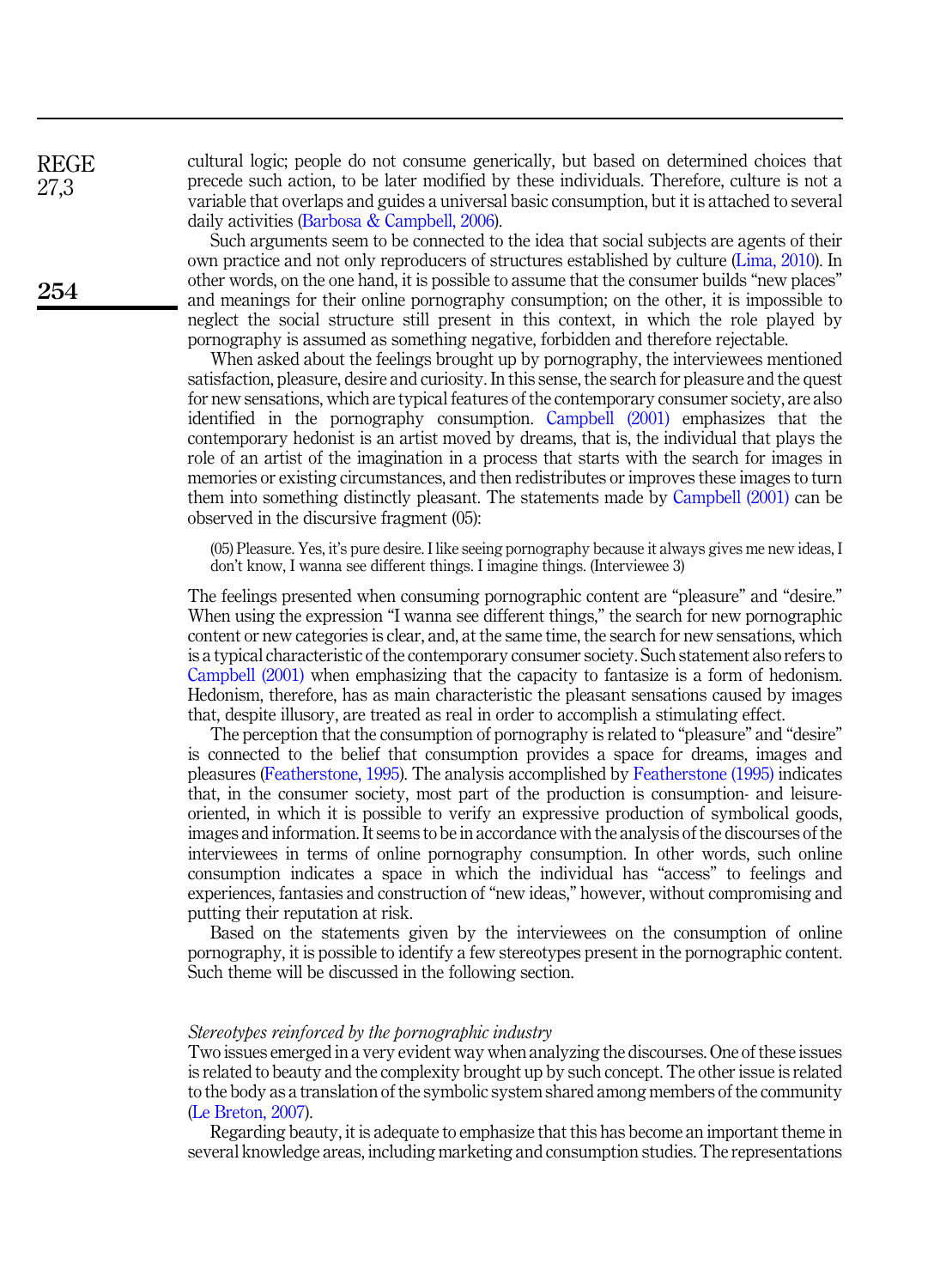of beauty are strongly related to cultural issues, considering that beauty is universal only as a concept; however, in its manifestation, it becomes singular as it is influenced by the cultural context in which it is inserted (Vacker & Key, 1993).

By analyzing the interview discourses, it became clear that, regarding the actresses of pornographic movies, most of them own the body figure considered as the beauty standard of the Western society: white skin, long and blonde hair, large breasts, voluptuous buttocks and slim waist. This standard can be observed in the following excerpt, which refers to the sort of women that are mostly shown on pornographic films and videos:

(06) I think that women with breast implants are the ones that fit the most, the ones with that perfect belly, straight blonde hair, and giant fingernails. (Interviewee 5)

(07) The women that fit the beauty standards that we have nowadays are for sure the ones with thin figure, silicone implants, huge breasts, perfect butt, long hair. (Interviewee 10)

These two discursive fragments indicate through the terms "breast implants," "perfect belly," "straight blonde hair," "thin," "silicone," "huge breasts" and "long hair" that the characteristics perceived and mentioned by these two interlocutors are attributes related to hegemonic standards of beauty, which emphasize the blonde, straight haired, thin and big breasted woman, regardless of the use of silicone prosthesis.

In the discursive fragment (07), the lexical expression "The women that fit the beauty standards that we have nowadays"indicates the existence of a stereotype of female beauty in society, which can also be noted in the pornographic content mentioned by the interviewees. Such perception is ratified by Díaz-Benítez (2010) when affirming that pornographic movies maintain and affirm the prevalence of figures that correspond to hegemonic beauty standards. The interlocutors realized such fact, which is emphasized in the following discursive fragment.

(08) [...] That regular standard, white, blonde or very beautiful brunettes, always this standard [...] Always very hot or very skinny women. Always this kind of woman. (Interviewee 7)

The lexical selection "That regular standard" in the discursive fragment (08) reveals explicitly that in pornographic contents, there is a hegemonic standard imposed by society, that is, a rule that is accepted by society. The implicit fact is that women that do not meet such standards, that is, women that do not have the characteristics determined as the ideal of beauty or women that do not meet such standards are not those present in pornographic contents; they are excluded and marginalized, which corroborates with other spheres of society, such as in work relations and school. In other words, it becomes evident that this interviewee criticizes this hegemonic beauty standard.

According to the previous excerpts, such standard is strengthened though the discursive fragment (09) provided by interviewee (4), who states her opinion regarding the type of woman emphasized by the pornographic industry.

(09) The standard woman. It's obvious. Most of the times its a woman with a predetermined body shape, a predetermined breast size, a predetermined butt size, a predetermined hair type. Regarding women, it is quite clear that there is a standard required in terms of body shape in order to play a part on a pornographic movie. (Interviewee 4)

When affirming "It's obvious" and "it is quite clear that there is a standard required in terms of body shape in order to play a part on a pornographic movie," the interviewee treats the theme as if this beauty standard were an "absolute truth" and makes clear that the pornographic industry imposes a beauty standard to actresses. It is worth mentioning that, instead of being an imposition made by the pornographic industry, it may actually be a reproduction of standards imposed by the society itself. At the same time, it is explicit that the Consumption of online pornography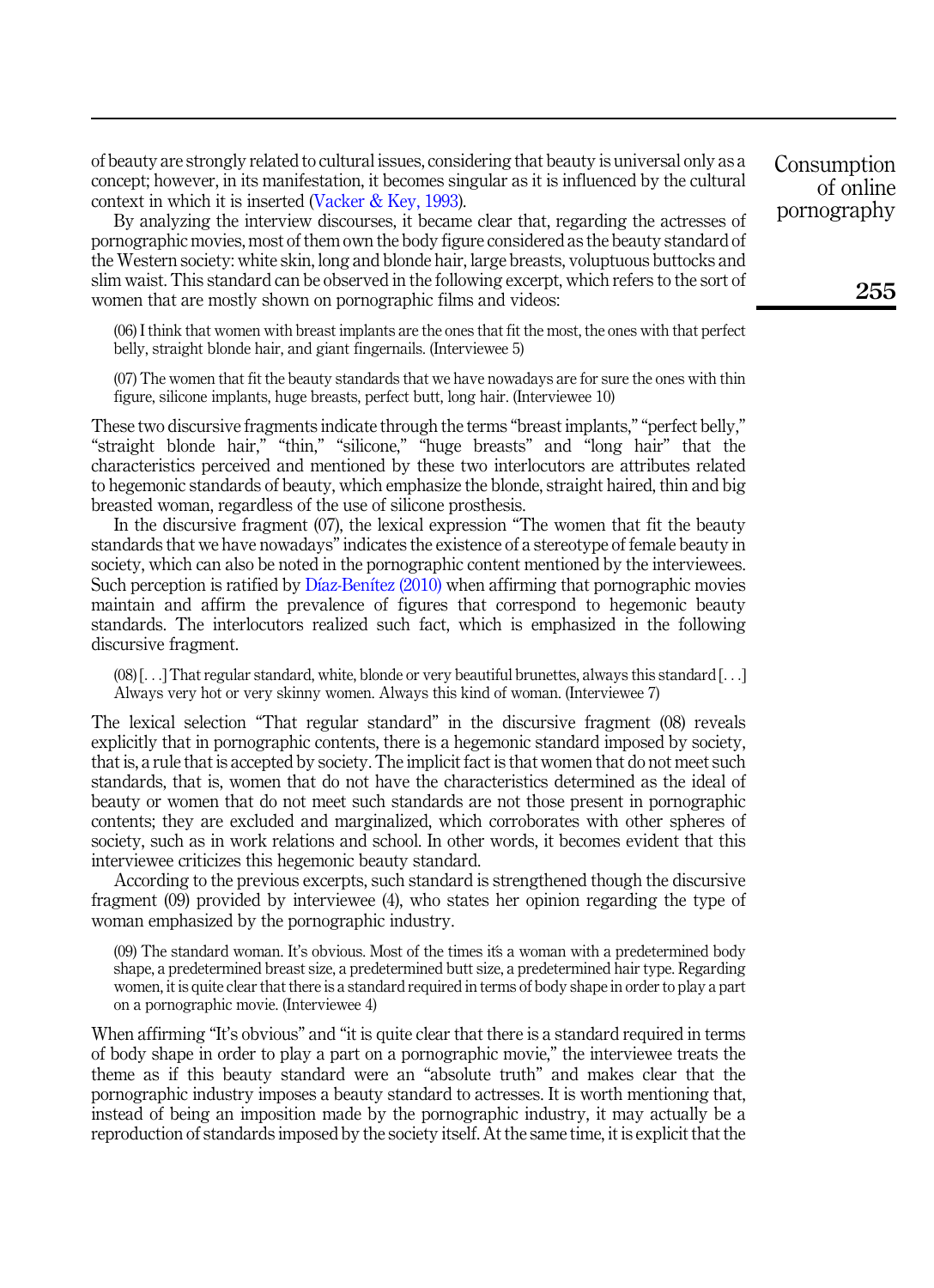imposition of a beauty standard is more required from women than from men; such a statement is supported by the lexical selection "Regarding women."

> Another stereotype strengthened by the pornographic industry and mentioned by the interviewees is the perception that black women are often seen as reproducers and as people that can take "everything." Such vision refers to the historical sexualization of black people, which started to occur during the slavery period in Brazil, in which the black community – especially women – was diminished and objectified by the society (Siqueira, 2008; Ribeiro, 2006). The following discursive excerpts presented below exemplify such perception.

(10) [...] Always in regular porno movies the black woman is very, very, very sexualized. It's that thing... I don't know. They all are. (Interviewee 6)

(11) [...] For example, I think that porn usually strengths the perception that black women are reproducers, they can always bear some more. (Interviewee 11)

These discursive fragments work as aspects reflected on the socially established discourse regarding the racial sexualization of the black woman; in other words, the sexualization of the black woman is strengthened in pornographic contents, which is an aspect present in other spheres of the society, in addition to being an historical issue.

Another issue that must be mentioned herein is that the female standard disseminated by the pornographic industry seems to bother the women interviewed, once it is perceived as something unreal and unreachable according to the statements below.

(12) [...] I don't know, body figures that are not very real. (Interviewee 5)

(13) [...] in the pornographic material I have access to I always see thin women, known as "potrancas2", huge butt, huge breast, very skinny, but a little unreal. You can't see women like that easily on the street. (Interviewee 7)

(14) In the classic porno, it is the paniquete3. She is hot, [...] has a very tight butt, a very defined butt, very defined legs. It is a silicone industry. That thing that just doesn't exist. (Interviewee 11)

When using the expressions "not very real" (Interviewee 5), "but a little unreal" (Interviewee 7) and "That thing just doesn't exist" (Interviewee 11), the interlocutors seem to believe that this standard, which is spread and worshiped, is not met by people because it is unreal; it is an ideal and unreachable standard due to several factors, with racial, economic, psychological implications, which supports the idea of Vacker  $\&$  Key (1993) when referring to the impossible beauty.

In the expression "thin women, known as '*potrancas*', huge butt, huge breast, very skinny," there is an implicit reference to beauty as appearance (in addition to the abovementioned discursive fragments (06), (07) and (08)), which is related to the shallowness of beauty, that is, a person can become attractive if he/she has this type of beauty (Vacker & Key, 1993). In order to reach such beauty standard, some people live out their lives according to their body shape, dedicate several hours of their lives to the gym, are always on some miraculous diet, undergo esthetic procedures and surgical interventions, besides spending a significant amount of money in search of the ideal beauty. Many times, these individuals become so obsessed that they start having health problems, such as anorexia and bulimia, and even commit suicide due to the everlasting unsatisfaction with their own bodies or for not reaching the ideal beauty standards.

Regarding the actors, there is a wider variety in terms of physical characteristics; there is the white man, the hot one, the chubby one and the black man. However, they all have in common one characteristic: their penises must be thick and large. This standard can be observed in the following excerpts, which refer to the most common male stereotype observed in pornographic movies and videos.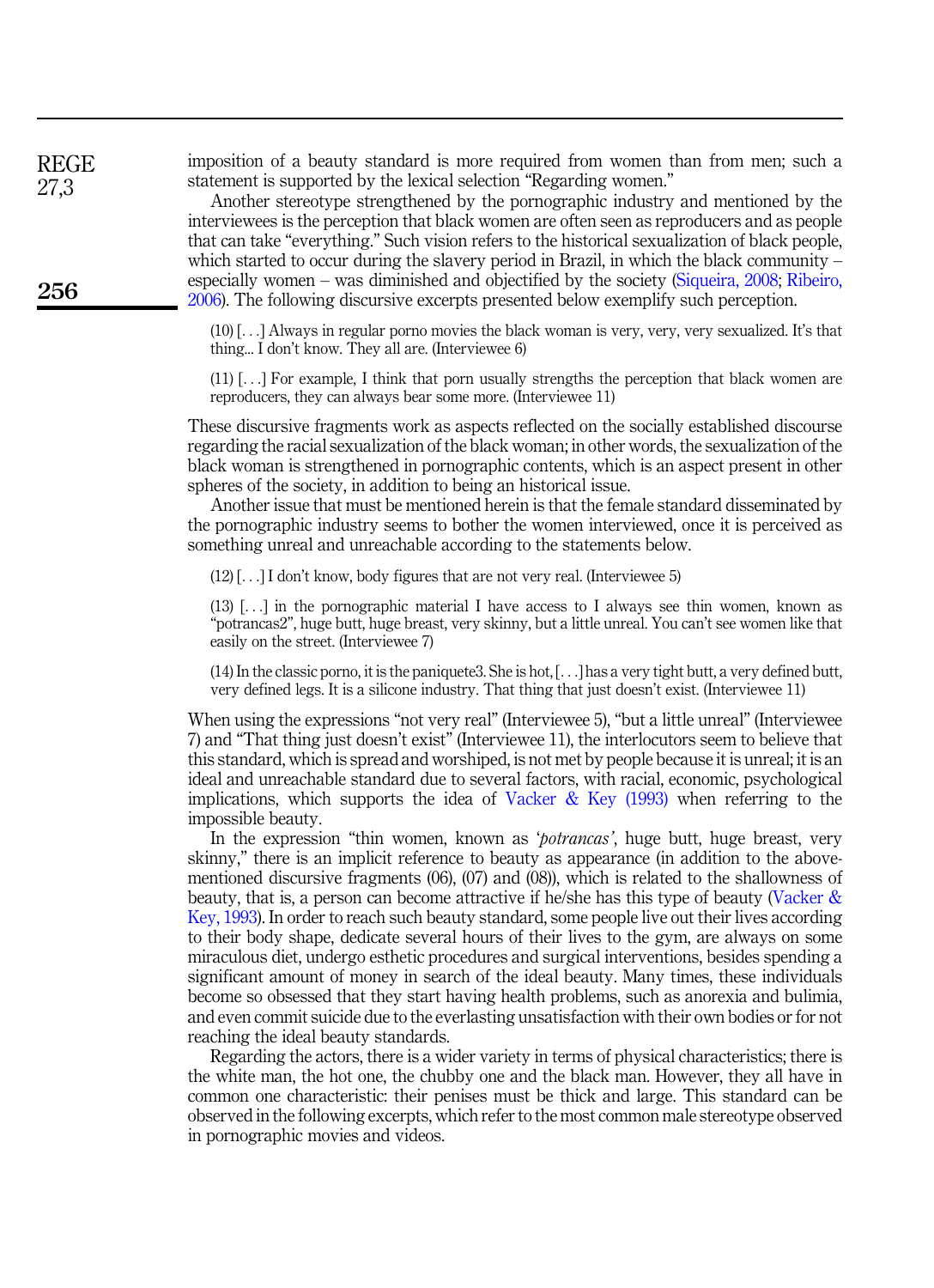(15) Hot men and huge cock. The cock must be thicker than larger. (Interviewee 3)

(16) I think men are more diverse, but their dicks are always thick and large. There is the white standard guy, the muscular one, and the black guy, who is always the fetish stereotyped kind: with a large dick, with a very huge cock. But I see more diversity in men. (Interviewee 7)

(17) Man... I see no physical standards. Because I've already seen movies with bellied guys, with hot ones, but the dick must be large and thick. I've never seen a porno movie without a guy with a super dick. (Interviewee 10)

The physical characteristics of actors are rarely mentioned; this way, the male beauty standard accepted by the society to which the interlocutors belong is not strengthened by the pornographic industry. However, the attribute "thick and large penis" was mentioned by the interviewees as an important feature in the porno world, since it is a common characteristic of male actors and refers to masculinity, symbolizing virility and sexual potency. Such characteristic can be seen in the following excerpts.

(18) Every time I see the guy he is ... Well, he is not handsome, but his cock is always huge, always very huge. It is always this kind of guy; this is the standard. (Interviewee 6)

(19) [...] It's the strong guy, the alpha male, with the hugest cock they can find to put there. The largest cock they can get and to film it from the most incredible angles to give the viewer the sensation that the guy's cock is 30 centimeters long. (Interviewee 8)

The female and male patterns disseminated by the pornographic industry raise expectations, create complexes and intensify the low self-esteem not only of women but also of men. Some women understand that in order to please their partners, they must look exactly like porno actresses. And men believe that, in order to demonstrate their masculinity and please their partners, they must have the same genital size as the ones portrayed in videos and movies. Supporting the affirmations given by the interviewees, Cabral & Romeiro  $(2011)$  indicate that the human sexuality sadly can be summed up in the imperative of the perfect sex and the fabulous orgasm, neglecting all esthetic, ethical and loving possibilities of sexuality. According to the authors, there is an implicit submission in the excessive appreciation of body shapes, one that in the perfect figure the individual becomes a mere object of consumption.

In this point, it is worth bringing out some brief discussions on the issue of the body and its relation to the consumption of online pornography. According to Le Breton (2007), the body is the axis of the relationship with the world, the place and time in which the existence takes shape through the singular physiognomy of an actor. Through the body, humans appropriate the substance of life using symbolic systems that are shared with members of the community. According to Shilling (2012), the body seems to be a central piece for our capacity to intervene or to exert agency in the world, as well as expressing emotions, preferences, capacities and sensorial actions that end up being a fundamental source of "social forms."

Based on the discussion provided by these authors, it is worth mentioning that the body is shaped by several instances of society that attribute esthetic and physical characteristics that start constituting a model of beauty. Such consideration is aligned with the discourses made by the women interviewed herein in terms of what they consider as a sexually attractive or physically beautiful body shape.

Bringing such concept to the consumption field, it is possible to affirm that the body is in the center of important markets and consumption practices (Valentim, Falcão,  $&$ Campos, 2017), which seems to bring to the statement that the consumption of online pornography is an important social "operator"; in other words, the consumption of pornography ends up reflecting and refracting what is socially established as beautiful and appropriate in terms of body shape.

Consumption of online pornography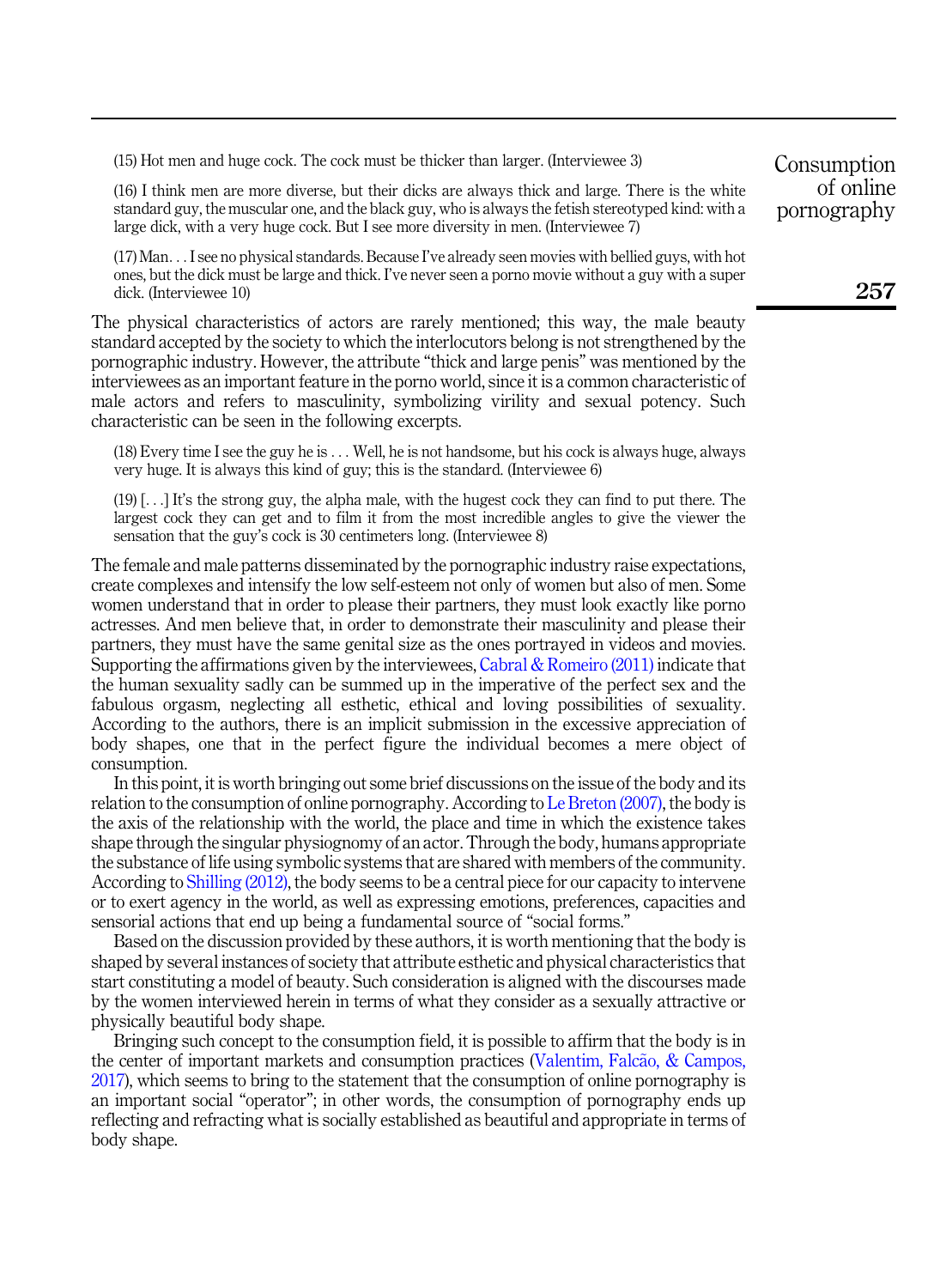The body, however, as an object of consumption, can be evidenced in the discursive fragment below.

(20) I think that porn, for example, it encourages such bad thing, because you end up creating a standard. We, women, have to be paniquetes; men, even being white, have to be Kid Bengala4. (Interviewee 11)

(21) There is a standard of what men have to be. Like, the guy must have a big cock, the guy has to hold on for I don't know how many hours, the guy has to ... I think this is why the masculinity of men are susceptible to anything. (Interviewee 11)

The term "we" indicates a placement as the subject of the discourse, both as women and as community. Besides, the expressions "have to be" and "must" refer to obligations, an imposition of the standard, which is certainly related to frustration in people and the possible reason for the emergence of insecurity in the sexual intercourse, which might lead to the conclusion that sex is not pleasant. It all affects love, family and social relations in a bad way, which emphasizes the idea of Cabral & Romeiro  $(2011)$  when affirming that the excessive appreciation of the human figure hides a disguised submission, which limits human sexuality and neglects all esthetic, ethical and loving possibilities of sexuality.

In the discursive fragment (20), the name of the porno actor is used as a label, a symbol of sexual potency. The actor mentioned (Kid Bengala) is a Brazilian pornographic actor known for the size of his sexual organ. When claiming "even being white," it is possible to notice an explicit aspect, which represents an assumption of the common sense that white men do not usually have large penises and, at the same time, indicates an implicit aspect in which the black man is the one that owes such feature.

It was possible to realize in this session, as well as through the analysis of the interviews, that pornography strengthens the stereotypes adopted by society in terms of ideal standards, which can cause anxiety and frustration in consumers.

#### Final considerations

Now that we have reached the final considerations, the first point we want to emphasize is that this research should not be seen as a finishing line with several conclusions and findings regarding the theme researched herein. Au contraire, considering that the purpose of this study was to understand how the consumption of online pornography runs through fantasy, discourse and the exercise of female sexuality, it is worth emphasizing that the research should be understood as a starting point to uncover several issues still pertinent in the consumption of pornography by this group of individuals.

This way, some issues can be considered. The consumption of online pornography according to the interviewees occurs mainly through smartphones and laptops without the presence of their partners, because they consider this moment as something intimate used to pursue satisfaction and self-knowledge, which indicates that the idea of such consumption might be related to something prohibited, hidden and lonely. The Internet enabled several changes regarding the consumption of pornography – once the web provides anonymity, there is no need to identify the user when accessing pornographic material; also, there is ease of access, because the content can be accessed from anywhere. There is a large availability, variety and abundance of pornographic material online, in addition to the ease and agility of access as well as gratuity.

Curiosity is one of the main motivations of this consumption, considering that the purpose is to know things that are considered unknown, denied and bad. Through this consumption, it is possible to give new meaning to pornography, which starts being faced as a choice that is allowed and that can do some good. This way, the consumption of pornography is an important issue in the reformulation of perceptions and creation of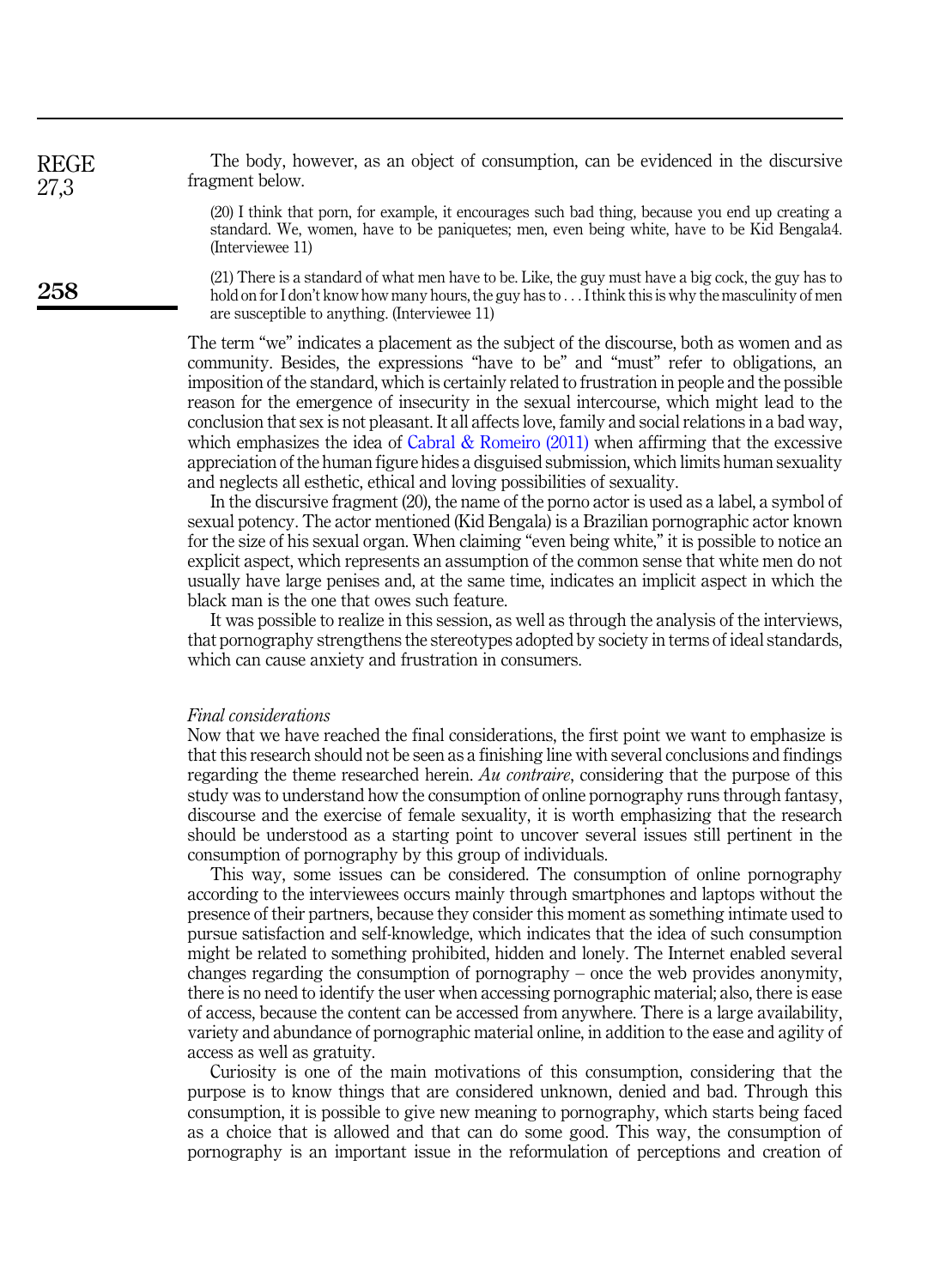senses regarding pornography itself, pleasure, self-knowledge, as well as the constitution of the subjectivity of the consumers, despite the influence of the cultural context to which consumers belong. It is possible to state that the individual choice of consuming online pornography leads to questionings regarding the perspective of the cultural context to which people belong.

In a certain way, the consumption of online pornography can be understood as a space in which the individual has "access" to sensations and experiences, liberation of phantasies, construction of "new ideas," however, without compromising and without putting their reputation and image at risk, which is enabled thanks to the ease of access, content diversity and anonymity.

It is possible to state that the pornographic industry strengthens stereotypes, once the actresses and actors that play parts in movies have several common physical characteristics, considering the existence of a hegemonic beauty standard imposed by the society. Regarding the actresses, most of them have the body figure considered as the beauty standard of our Western society: white skin, long blonde hair, large breasts, defined buttocks and thin waist; additionally, it is evident that such standard is required more from women. In this sense, the cultural beauty standards are an imperative for people, especially women. If they do not "fit in," these standards cause discomfort to the women interviewed herein, once they consider such ideal beauty as unreal.

Complementarily, it is possible to affirm that the consumption of online pornography is seen as an important social "operator," that is, the consumption of pornography ends up reflecting and refracting features that are socially established as beautiful and adequate in terms of body shape. It is also possible to state that the female and male "standards" disseminated by the pornographic industry cause a few expectations, create complexes and intensify the low self-esteem of both women and men, because some women understand that in order to please their partners, they have to look exactly like the porno actresses; and men believe that in order to prove their masculinity and please their partners, they have to have the same sexual organ as the ones presented in porno videos and movies.

This way, the results of the research seem to bring out reflection forms that can contribute to the discussion of the taboo regarding the consumption of pornography by women and challenge standardized world perspectives, in addition to expanding the discussion regarding the theme and bringing a new perspective on this field of research, clarifying social and cultural issues that permeate the symbolic university of the consumption culture in which the woman that consumes pornography is still judged and susceptible to prejudice.

It is important to mention herein that the findings of the research also point out issues that go beyond the consumption of pornography; such matters can contribute to the demystification of issues related to the female experiences regarding the offering of several products, such as underwear, perfumes, cosmetics, erotic items, as well as services related to tourism, entertainment and erotism.

Retrieving the statements made in the beginning of this section, this study seems to bring to the researchers of this field several new study possibilities that can encompass conducting of researches with other groups, such as teenagers, elderly people and consumers with distinct sexual orientation. Additionally, emerging issues found in the analysis, such as the dichotomy agency (individual curiosity that leads to consumption) versus structure (represented by taboos that lead to guilt and embarrassment), could promote fruitful discussions for public policies that support female sexuality, such as policies for combating violence and sexual exploitation of women. In the same sense, the study clarifies the sexual habits of women, which can contribute to public policy campaigns that focus on the prevention of sexually transmitted diseases.

It would be interesting to investigate the development of investigations that tried to relate forms of socialization of sexual practices through pornography with the support of Consumption of online pornography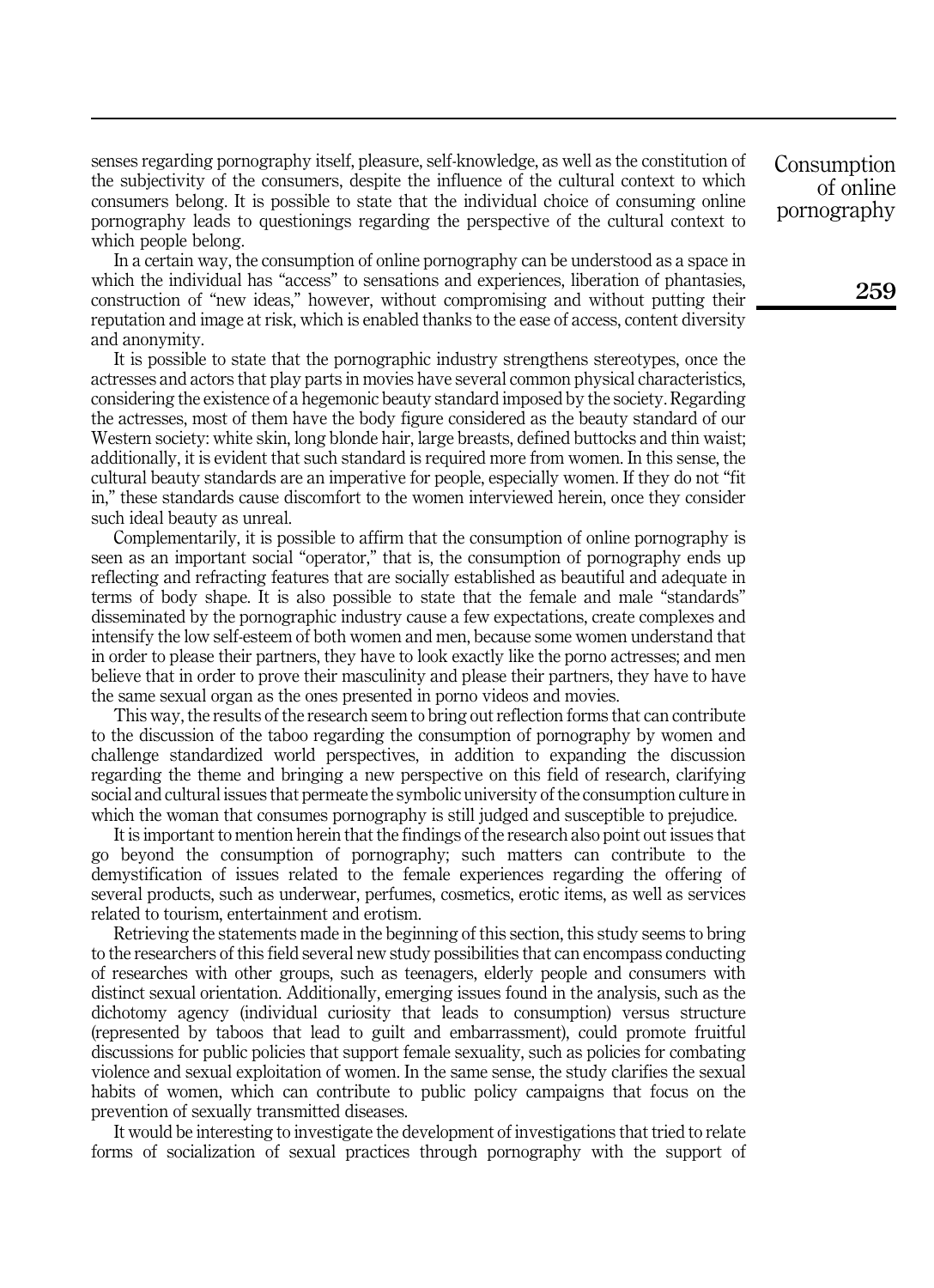Transformative Consumer Research (TCR). It is important to point out that the theme is relevant to transformative consumer research, considering it can proceed with the discussion on the articulation between pornography, sexuality and women's empowerment. Another suggestion would be to understand the pornography market under the perspective of market dynamics. Other data collection techniques and data analysis, in addition to the ones presented herein, could be useful for the consolidation of this fruitful research field. REGE 27,3

# Notes

260

- 1. In English, Brazilian Association of Erotic Markets.
- 2. Brazilian slang used to describe sexy young women.
- 3. Brazilian word that refers to some sexy TV hostesses of an already canceled TV show.
- 4. Reference to a Brazilian porno actor known for the large size of his penis.

#### References

- ABEME. Associação Brasileira das Empresas do Mercado Erótico e Sensual. Disponível em. Available at: [https://www.abeme.com.br/. Acesso em 22 de abril de 2018](https://www.abeme.com.br/.%20Acesso%20em%2022%20de%20abril%20de%202018).
- Arnould, E.J., & Thompson, C. (2007). Consumer culture theory (and we really mean theoretics): Dilemmas and opportunities posed by an academic branding strategy. In Belk, R.W., & Sherry, J.F. Jr (org.). Consumer Culture Theory, Oxford: Elsevier, 3–22.
- Askegaard, S., & Linnet, J.T. (2011). Towards an epistemology of consumer culture theory Phenomenology and the context of context. *Marketing Theory*, 11(4), 381–404.
- Attwood, F. (2006). Sexed up: Theorizing the sexualization of culture. Sexualities, 9(1), 77–94.
- Barbosa, L., & Campbell, C. (2006). O estudo do consumo nas ciências sociais contemporâneas. In Barbosa, L., & Campbell, C. (Orgs.). Cultura, Consumo e Identidade. Rio de Janeiro: Editora FGV.
- Bauer, M.W., & Gaskell, G. (2007). Pesquisa qualitativa em texto, imagem e som. Petrópolis: Vozes.
- Bozon, M. (2004). Sociologia da sexualidade. São Paulo: FGV Editora.
- Cabral, R.V., & Romeiro, A.E. (2011). Sobre a sexualidade controlada: Poder e repressão sexual em Michel foucault. EDUCAÇÃO, 1(1), 87-106.
- Campbell, C. (2001). A Ética Romântica e o Espírito do Consumismo Moderno. Rio de Janeiro: Rocco.
- Charmaz, K. (2009). A construção da teoria fundamentada: Guia prático para análise qualitativa. Porto Alegre: Artmed.
- Chowkhani, K. (2016). Pleasure, bodies and risk: women's viewership of pornography in urban India. Porn Studies, 3(4), 443–452.
- Denzin, N.K., & Lincoln, Y.S. (2006). O planejamento da pesquisa qualitativa: Teorias e abordagens. 2nd ed. Porto Alegre: Artmed.
- Díaz-Benítez, M.E. (2010). Nas redes do sexo: Os bastidores do pornô brasileiro. Rio de Janeiro: Zahar.
- Del Priore, M. (2011). Histórias íntimas: Sexualidade e erotismo na história do Brasil. São Paulo: Editora Planeta do Brasil.
- Featherstone, M. (1995). Cultura de Consumo e Pós-modernidade. São Paulo: Nobel.
- Flood, M., & Hamilton, C. (2003). Youth and Pornography in Australia: Evidence on the extent of exposure and likely effects. Discussion Paper No. 52. The Australia Institute, Camberra.
- Ger, G. & Sandikci, O. (2006). Doing researsh on sensitive topics: Studying covered Turkish woman. In Belk, R.W. (Ed.). *Handbook of Qualitatuve Researsh Methods in Mareketing, Glos: Edward Elgar* Publishing.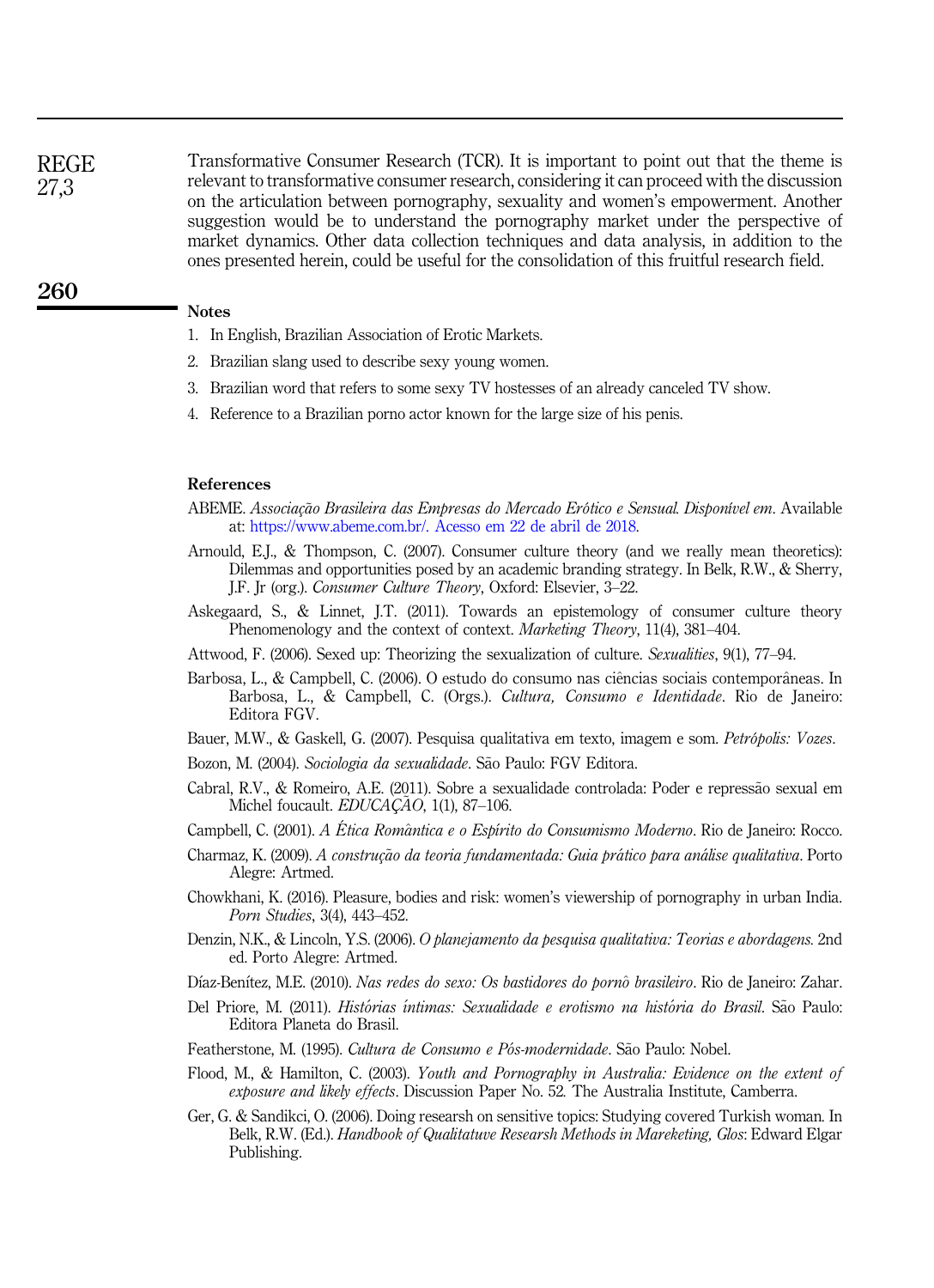| Gould, S.J. (1991). Toward a theory of sexuality and consumption: Consumer lovemaps. Advances in | Consumption |
|--------------------------------------------------------------------------------------------------|-------------|
| Consumer Research, 18, 381–383.                                                                  | of online   |

- Gregori, M.F. (2012). Erotismo, Mercado e gênero: uma etnografia dos sex shops de São Paulo. Cadernos Pagu, (38), 53–97.
- Guerra, V.M., Andrade, F.C.B.de, & Dias, M.R. (2004). Atitudes de estudantes universitarios frente ao consumo de materiais pornograficos. Estudos de Psicologia, 9(2), 269–277.
- Hald, G.M. (2006). Gender differences in pornography consumption among young heterosexual Danish adults. Archives of Sexual Behavior, 35(5), 577–585.
- Hambleton, A. (2016). When women watch: The subversive potential of female-friendly pornography in Japan. Porn Studies, 3(4), 427–442.
- Le Breton, D. (2007). A sociologia do corpo. 2a. Tradução de Sônia M. S. Fuhrmann. Petrópolis, RJ: Vozes.
- Leite, J. Jr (2009). A pornografia "bizarra" em três variações: a escatologia, o sexo com cigarros e o "abuso facial". In. Dıaz-Benıtez, Maria Elvira e Fıgari, Carlos Eduardo. (orgs.) Prazeres Dissidentes. Rio de Janeiro: Garamond.
- Leite, J. Jr (2012). Labirintos conceituais científicos nativos e mercadológicos: Pornografia com pessoas que transitam entre os gêneros. Cadernos Pagu (38), 99–128.
- Lima, D.N.O. (2010). Consumo: uma perspectiva antropológica. Petrópolis-RJ: Editora Vozes.
- Migueles, C. (2007). Antropologia do consumo: Casos brasileiros. São Paulo: FGV Editora.
- Morgan, D.L. (2007). Paradigms lost and Pragmatism regained: Methodological implications of combining qualitative and quantitative methods. Journal of Mixed Methods Research, 1(1), 48–76.
- Orlandi, E.P. (2012). Análise de discurso: Princípios e procedimentos. 10. Campinas: Pontes Editores.
- Ostergaard, P., & Jantzen, C. (2000). Shifting perspectives in consumer research: From buyer behavior to consumption studies. In: Beckmann, S., & Elliott, R.H. Interpretive Consumer Research: Paradigms, Methodologies and Applications. Copenhagem Business School Press.
- Pornhub, (2017). Pornhub Statistics. Recuperado a partir de Available at: [https://www.pornhub.](https://www.pornhub.com/press) [com/press](https://www.pornhub.com/press).
- Ribeiro, D. (2006). *O Povo Brasileiro: A formação e o sentido do Brasil*. São Paulo: Companhia das Letras.
- Ribeiro Neto, A., & Ceccarelli, P.R. (2015). Internet e pornografia: notas psicanalıticas sobre os devaneios eróticos na rede mundial de dados digitais. Reverso, 37(70), 15–22.
- Saraiva, L.A.S. (2009). Mercantilização da cultura e dinâmica simbólica local: a indústria cultural em itabira, Minas gerais (tese de doutorado). Centro de Pesquisas e Pós-graduação em Administraç~ao, Universidade federal de Minas gerais, Belo Horizonte, MG, Brasil.
- Schau, H.J. (2018). Identity Projects and the Marketplace. In Arnould, E.J., & Thompson, C.J., Consumer Culture Theory. London: Sage Publication.
- Shilling, C. (2012). The Body and Social Theory. 2nd. edition. London: Sage Publications.
- Siqueira, F.R.M. (2008). História da Sexualidade Brasileira. São Paulo: Leitura Médica.
- Tzankova, V. (2015). Watching porn in Turkey: women, sex, and paradigm shifts. Porn Studies, 2(2-3), 208–221.
- Vacker, B., & Key, W.R. (1993). Beauty and the beholder: The pursuit of beauty through commodities. Psychology & Marketing, 10(6), 471–494.
- Valentim, P.P., Falcão, R.P.Q. & Campos, R.D. (2017). O corpo nos estudos de consumo: Uma revisão bibliográfica sobre o tema. Consumer Behavior Review, 1, 32–48.
- Vergara, S.C., & Caldas, M.P. (2005). Paradigma interpretacionista: a busca da superação do objetivismo funcionalista nos anos 1980 e 1990. Revista de Administração de Empresas, 45(4), 66–72.

261

of online pornography